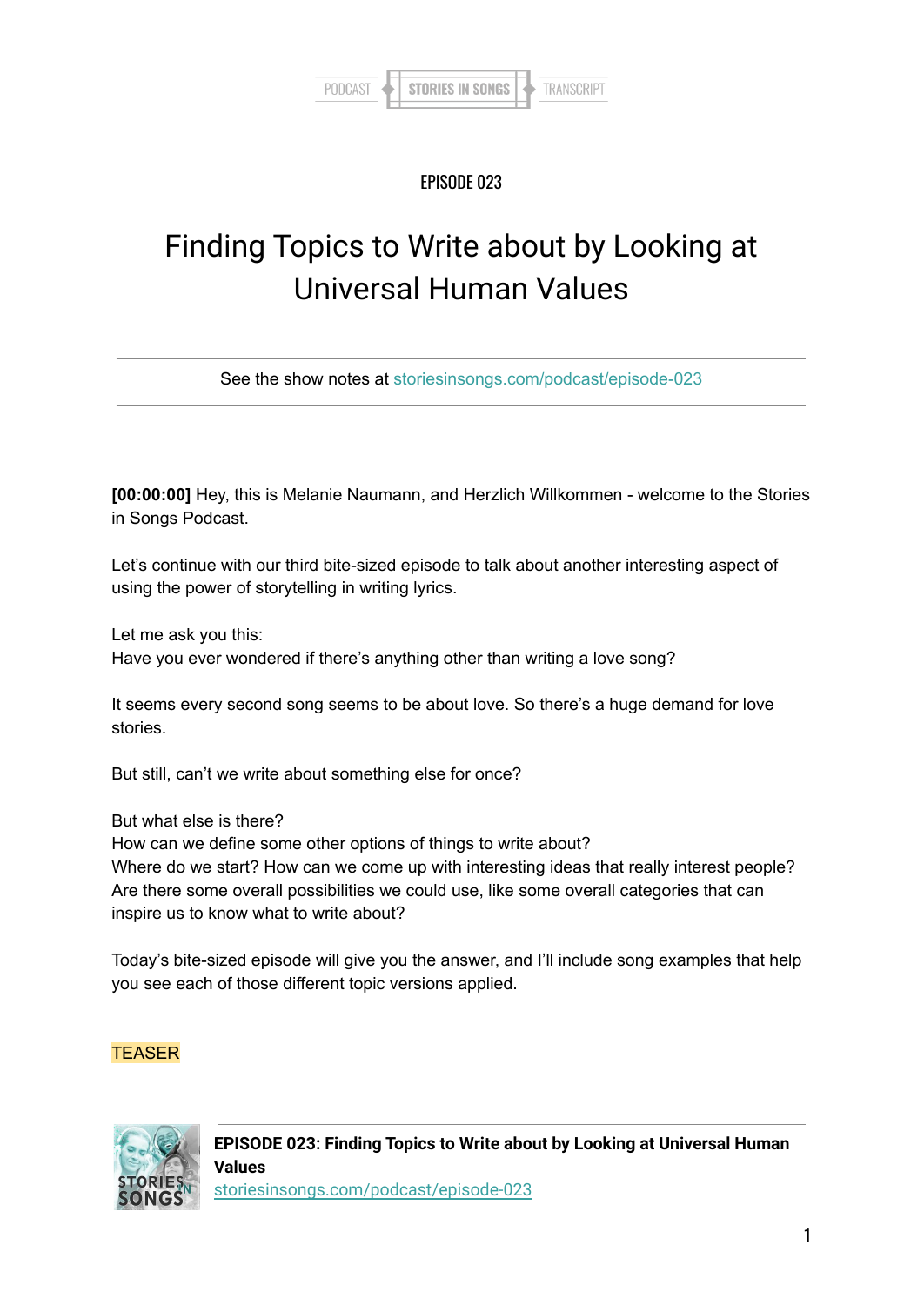

### Recap

**[00:01:28]** In the last episode, we talked about one crucial component of storytelling. We talked about change. Specifically, we said that stories are about change. Something has to happen that changes the character's situation or their worldview for better or worse.

We also know that change is not only defined by reaching a goal state but also depends on all the other crucial components of storytelling. That means, in the story, we also need

- 1. the main character
- 2. who wants something
- 3. and has to overcome obstacles
- 4. because there's something important at stake for him
- 5. And they'll have to make a sacrifice to get what they want
- 6. And the story must end in a different way than how it's started
- 7. And in the best-case-scenario, even the character changed from the beginning to the ending
- 8. And through that external and internal change which refers to the character's situation and his internal values – the story delivers a meaningful message that helps the audience to survive, thrive, or derive meaning for their own lives.

In today's episode, we want to look at universal human values. That means we'll find out how we can further identify the change that happens. This way, we'll be able to express WHAT changes specifically and find out how we can use that to find interesting topics to write about.

### Universal Human Values in Stories

**[00:03:00]** As we know, the change of a character's situation or their transformation is found in every working story. Change is a crucial component.

But we can get more specific about what exactly needs to change.

And we call the WHAT of what has to change: Universal human values.

Let's go back to our coffee example:

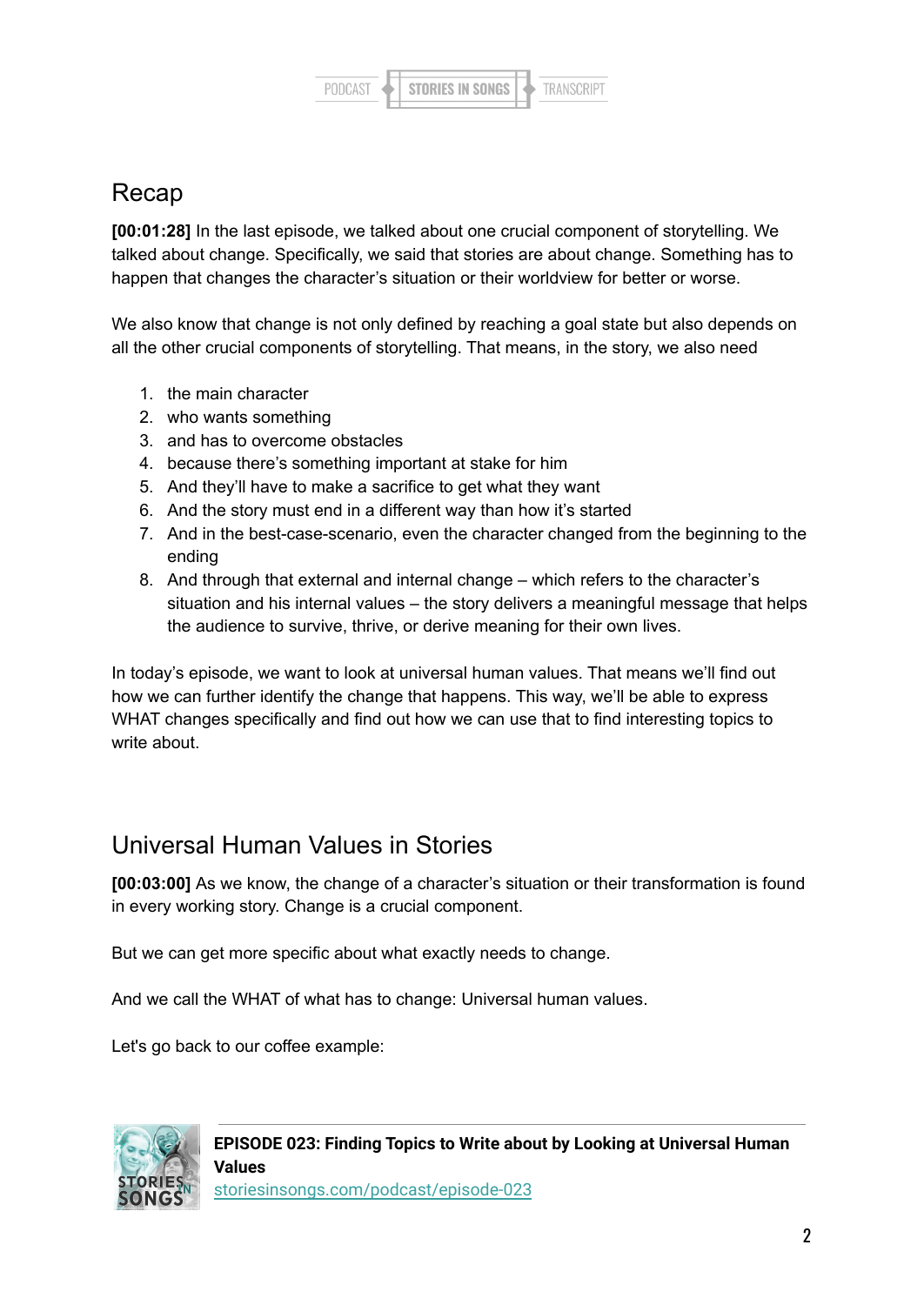

If I just tell you a detailed description of how I made my coffee this morning, you'll probably fall asleep.

Because that's boring. No one cares how I got my coffee because it makes absolutely no difference. I had some coffee this morning, so what?

Everything worked out. I got my coffee. Every step worked so that I could get my coffee.

But let's say something unexpected happened:

So because I was too lazy to change the lightbulb in the hallway, I couldn't turn on the light in the morning as I was on my way to the kitchen. So I stepped onto my acupressure mat. Have you ever touched one of those? Those plastic spikes can hurt a lot! So I stepped onto those spikes, jumped up, tried to hold on to the flower vase on the chest, and although I grabbed the chest and steadied myself, the flower vase fell onto the cat.

Now the cat didn't move anymore. So I had to call my husband, and he said we had to get to the vet.

Is that version more interesting to you?

Was this more exciting?

Now you're wondering, "What's going to happen to the cat? What's going to happen to me? How are my kids going to react to this?"

This has nothing to do with my initial state of going to get a coffee. The tide turned the moment I pushed the flower vase, and it fell onto the cat. Her name's Pinky, by the way, because our daughter loved the character of My Little Pony, just so you know.

So when we talk about change happening in stories, we are talking about universal human values = the things that most people would say are necessary to survive and thrive in the world - or the things that keep us from doing so. That's how we at the Story Grid define universal human values.

Positive universal human values are food, shelter, safety, justice, love, respect, knowledge, and self-actualization.

The corresponding negative values are hunger, exposure, danger, injustice, hatred, disrespect, ignorance, and self-denial.



**EPISODE 023: Finding Topics to Write about by Looking at Universal Human Values**

[storiesinsongs.com/podcast/episode-023](https://storiesinsongs.com/podcast/episode-023/)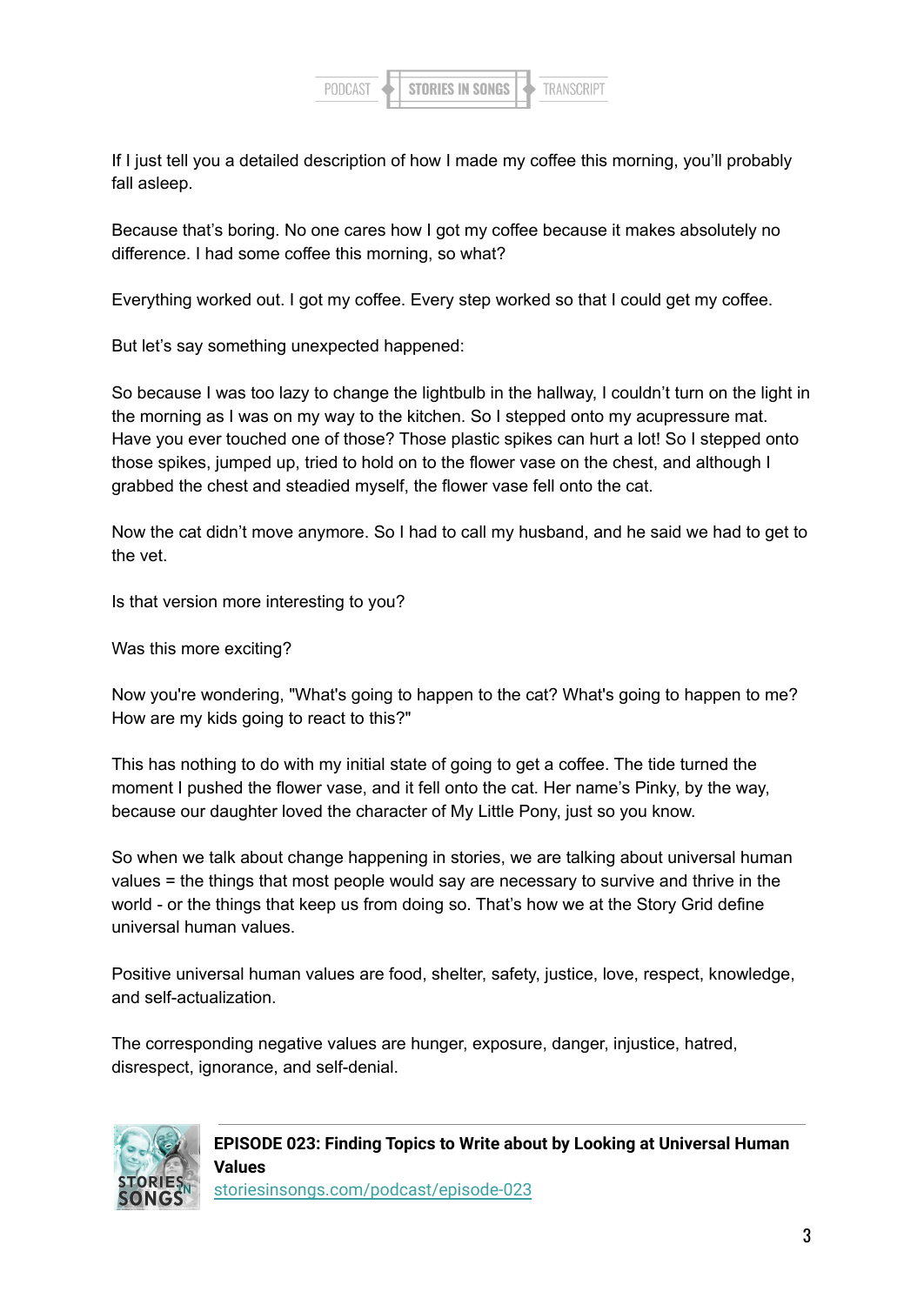

If we place these positive human values on one end of a spectrum and their negative counterparts on the other end, we can think of all the variations in between as gradations of human experience.

So let's look at an example to understand better how we can put values on a spectrum.

#### Love Spectrum

**[00:06:08]** So let's take love as an example.

Love sits on a spectrum on one side and hate, as its counterpart, on the other side. Between those two opposites are the steps that lead from one to another.



So let's quickly go through them from the very worst to the very best value of love.

The negation of the negation is Hate masquerading as love. That's quite interesting when you want to write a song about a story where one only pretends to love the other to turn their life to hell secretly.

The next values, again, from negative to neutral, are Indifference, Hate, Repulsion, and Ignorance.

From Ignorance, you move into the positive. After that, you move on the spectrum to Attraction, Desire, Commitment, and finally to Intimacy.

#### Life and Death Spectrum

**[00:07:18]** Let's look at another scale of universal human values. Let's take the spectrum of life and death.

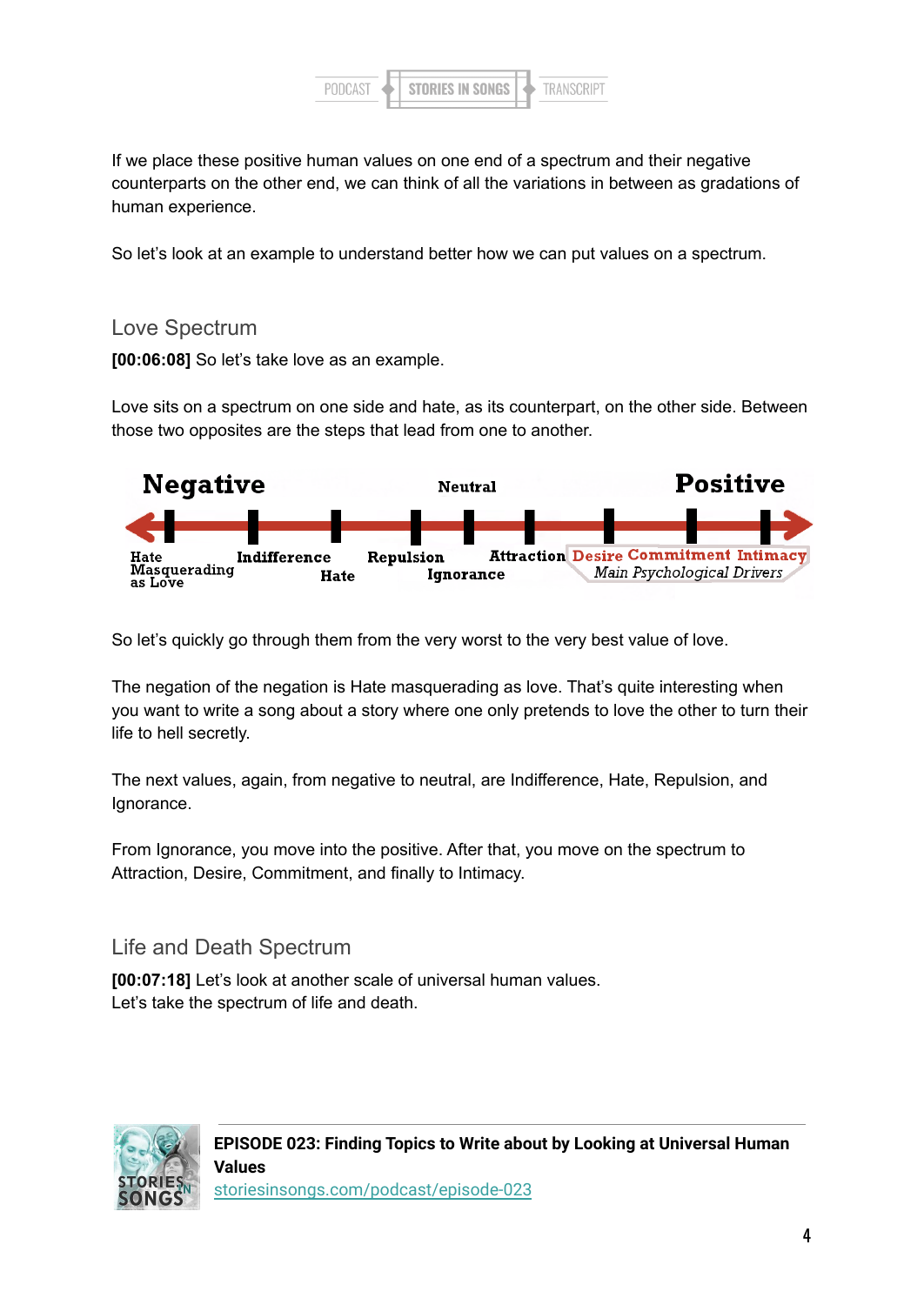

You move from Damnation (which is actually a fate worse than death) to death to unconsciousness and up to life.

And even here, you can put many more steps between those values - like having an illness, having a serious illness, being deadly ill or badly wounded… you see, there are endless shades of grey between two black and white opposites.

In general, stories consider a wide range of human values.

But one thing is very important and please keep in mind the following:

Even though stories you read or watch might be about different value spectrums – that means about different universal human values – every working story is made out of one value spectrum that is the most dominant and defining for that kind of story.

So in love stories, most of the scenes of the story will be on the spectrum of love and hate, and the value will move up and down on that scale depending on what's happening in the different scenes.

BUT since we talk about writing lyrics, you shouldn't include more than two value spectrums – more precisely, you should only use one that defines the character's external situation and only one that describes his internal state even though that one can be a little confusing since it's always about the character's worldview.

I know it's a little difficult to understand, but let's look at it this way:

If you play the guitar, how many different guitars can you use to perform one song?

Do you think you could play the song well if you had to change guitars all the time?

It's best to stick with one, right?

So just think about the character's external values – values like love, life, justice, freedom, honor, victory, respect, and their counterparts as sitting on different guitars. But you can only pick one to play.



**EPISODE 023: Finding Topics to Write about by Looking at Universal Human Values** [storiesinsongs.com/podcast/episode-023](https://storiesinsongs.com/podcast/episode-023/)

5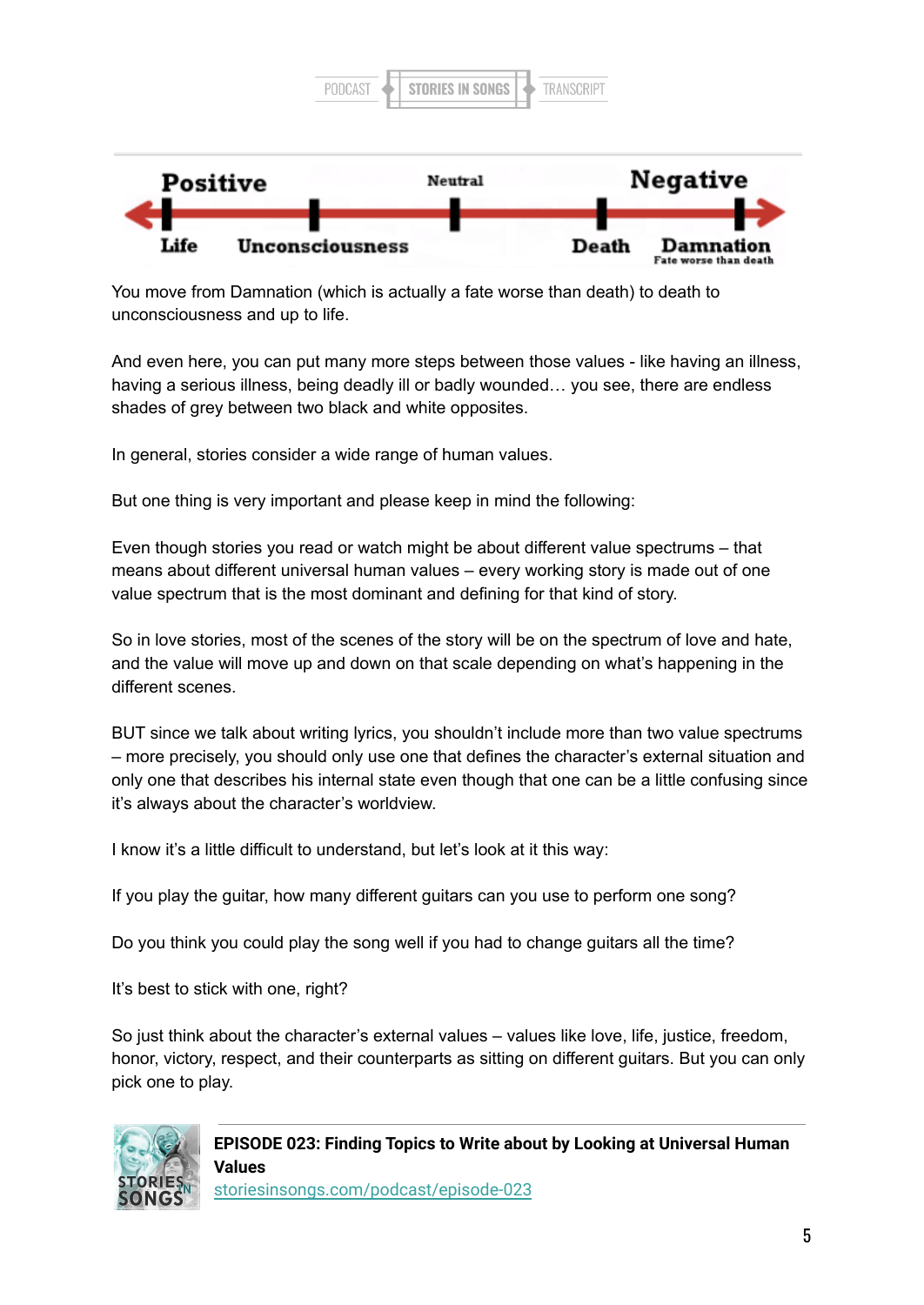

If you'd pick up a different guitar for every verse or chorus, your audience would be completely confused.

And if you create confusion, you lose.

The same is true if you don't stick to one value spectrum of one universal human value.

For this reason, the story in your song revolves around a single universal human value.

For example, when we look at an action story, we know there will be changes on the spectrum between death and life. A character might be conscious at the beginning of a scene and unconscious at the end of the scene. This is a change in a universal human value.

### Story Example: Gladiator

**[00:11:13]** Let's look at a story example of a movie before we talk about universal human values in songs.

I hope you know the movie Gladiator with Russel Crowe. It's one of my favorites.

Many think that Gladiator is an action story because there are so many fights in it and it's always about life and death. After all, the movie is called Gladiator. But the story also shows how Maximus stays true to his values, and that's how he wins the love of the common people, while Commodus, the guy who actually rules over everyone, wants to get that love by demonstrating his power. He wants to force the people to love him.

By the end of Gladiator, both the value of life and status has shifted. But ultimately, we have the sense that the story was more about staying true to your values and not selling out. It was a status story. And it's shown so beautifully in the last scene: Maximus is lifted aloft by the people, while Commodus is left for dead in the sand. Maximum rose while Commodus fell.

And what we need to know when we think about stories this way is that we evaluate important changes that occur in a scene or global story by focusing on the universal human values at stake.

If none of those values change, the story or the specific part of that story doesn't work.



**EPISODE 023: Finding Topics to Write about by Looking at Universal Human Values** [storiesinsongs.com/podcast/episode-023](https://storiesinsongs.com/podcast/episode-023/)

6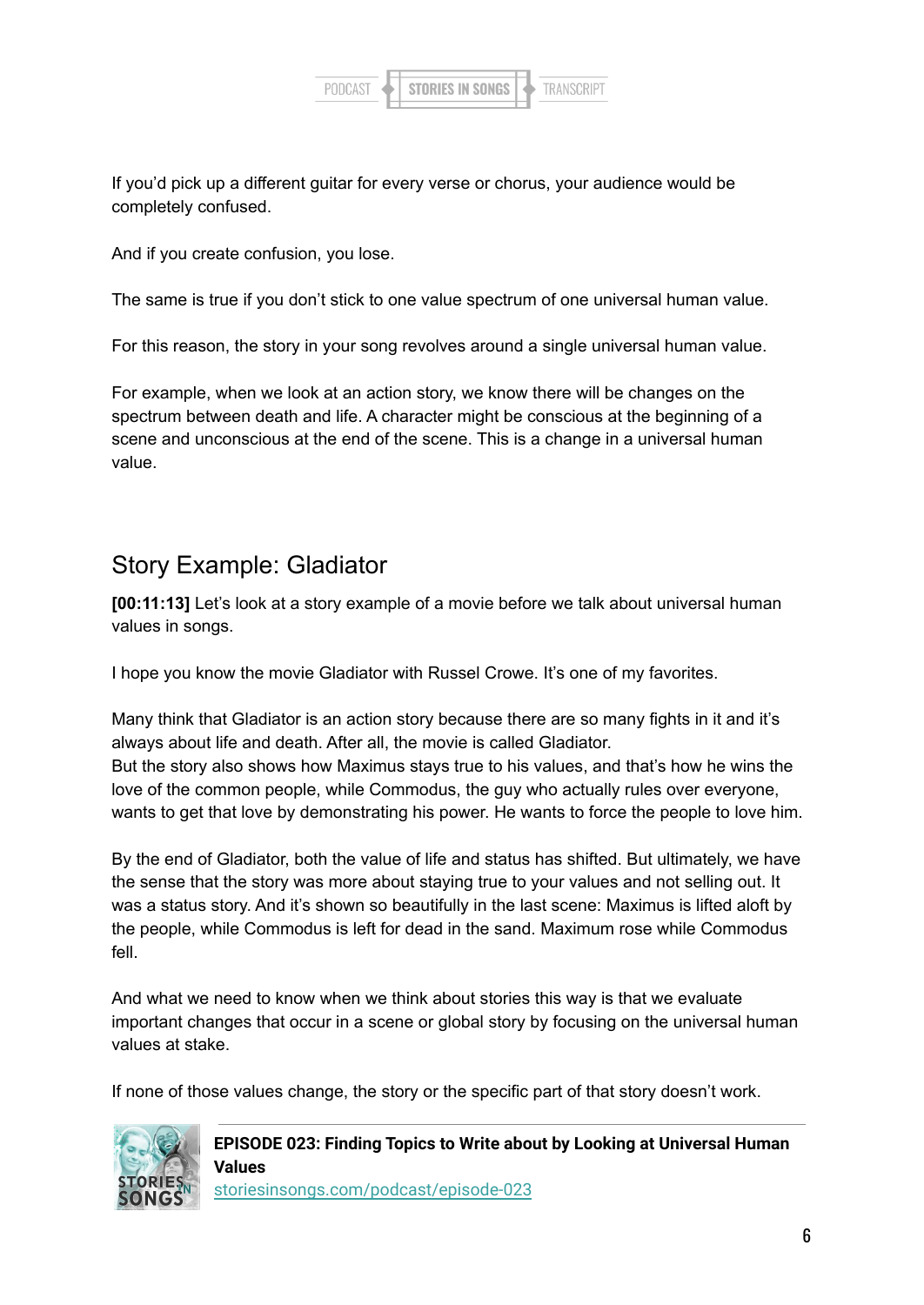

And here we go back to our little coffee example.

Even if there is a change from no coffee to coffee, it requires something that is at stake. No coffee to coffee is without stakes.

And what is at stake are the universal human values we were just talking about.

In the example with the coffee and my cat Pinky, we were on the scale between life and death because the cat was okay at the beginning of my story but badly hurt at the end of it.

So you can see how those crucial components of storytelling are tied together. The change we see in a story is based on universal human values. And those universal human values are also the things we define when we say something needs to be at stake.

### Crucial Components in a Love Story

**[00:13:56]** So let's go through our crucial storytelling components again and use a Lovesong as an example.

- 1. We have a main character
- 2. who wants something
	- and that something is probably to be loved or love someone
- 3. and the character has to overcome obstacles
	- that can be a rival, secrets, people who are against the relationship, or other opposing forces – internally or externally
- 4. because there's something important at stake for him
	- love is our universal human value in love stories, so love is at stake
- 5. And they'll have to make a sacrifice to get what they want
	- maybe they need to sacrifice their old worldview and grow up
	- maybe they need to let the other one go to prove how much they truly love them
- 6. And the story must end in a different way than how it's started
	- that means on the value spectrum of love and hate, the value must have changed along that spectrum – either to a place more positive or to a place more negative
- 7. And in the best-case-scenario, even the character changed from the beginning to the ending

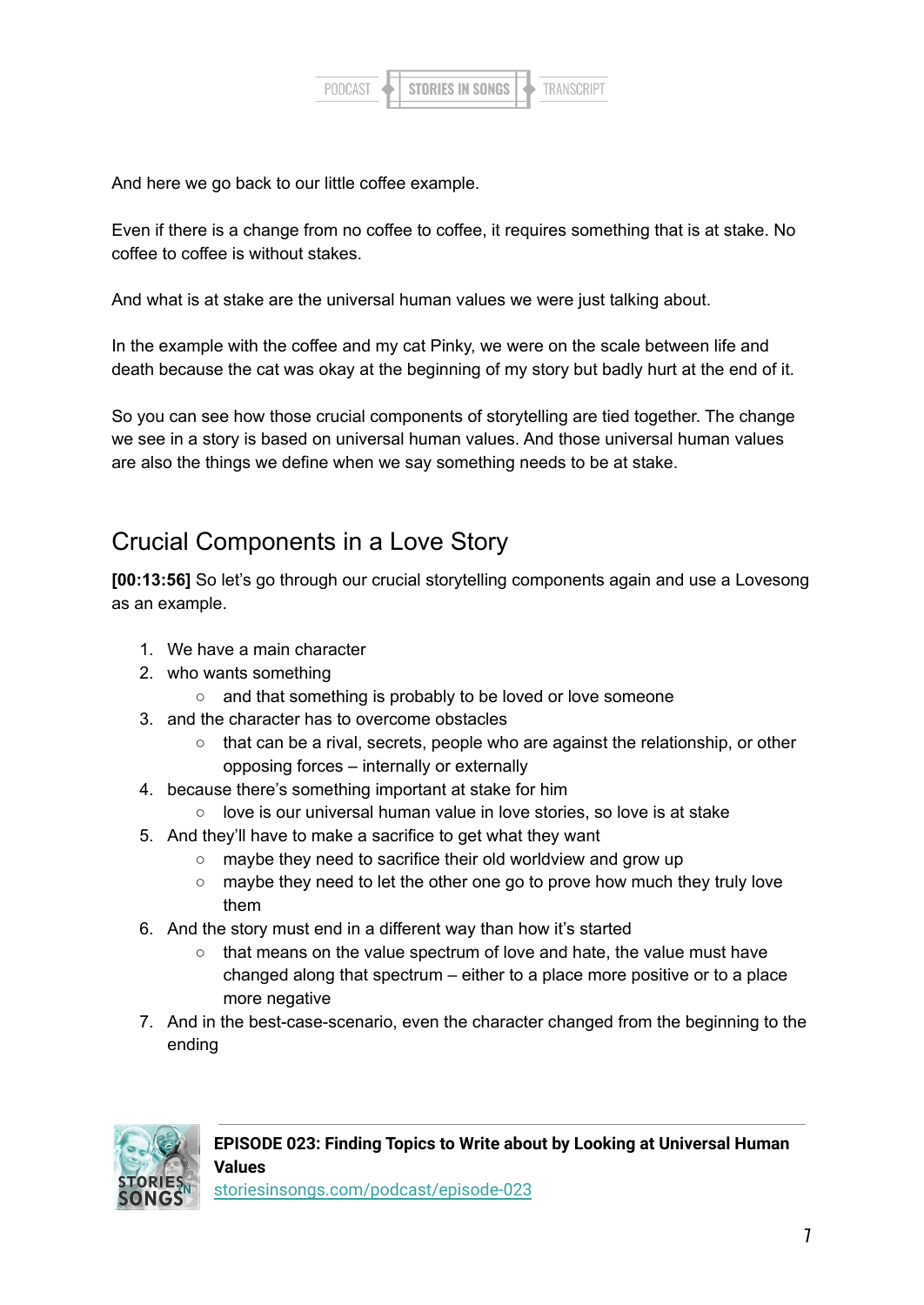

- how the character changes is on another value spectrum. We'll talk about those internal values another time. For now, just remember that their worldview has to shift
- 8. And through that external and internal change which refers to the character's situation and his internal values – the story delivers a meaningful message that helps the audience to survive, thrive, or derive meaning for their own lives.
	- And the message ties back to the Love Story either Love triumphs or Love fails – depending on how the value has changed.

And that's how universal human values affect our crucial components of storytelling.

## Lyric topic ideas by looking at different Story Content Genres

**[00:16:47]** So when we want to actually write about something other than love, what else is there?

Well, we look at the universal human values that help us thrive or survive in this world – or the ones that keep us from surviving and thriving.

We at Story Grid have defined nine different external content genres. Each of those external content genres is about one specific universal human value.

External content genre describes what kind of story we can expect. Every content genre raises a different set of expectations. There's a lot more we can say about the genre in storytelling, but for now, let's stick with the connection between content genre and value.

Let's go through those external content genres and find song examples that fit onto their value spectrums.

#### Action

**[00:18:03]** The first external content genre is Action. Action Stories revolve around the values of life and death. So what are some songs that can be put on that value spectrum?

- "Welcome to the Black Parade" by My Chemical Romance
- "Haemoglobin" by Placebo
- "In the Air of the Night" by Phil Collins
- "Hammer to Fall" by Queen

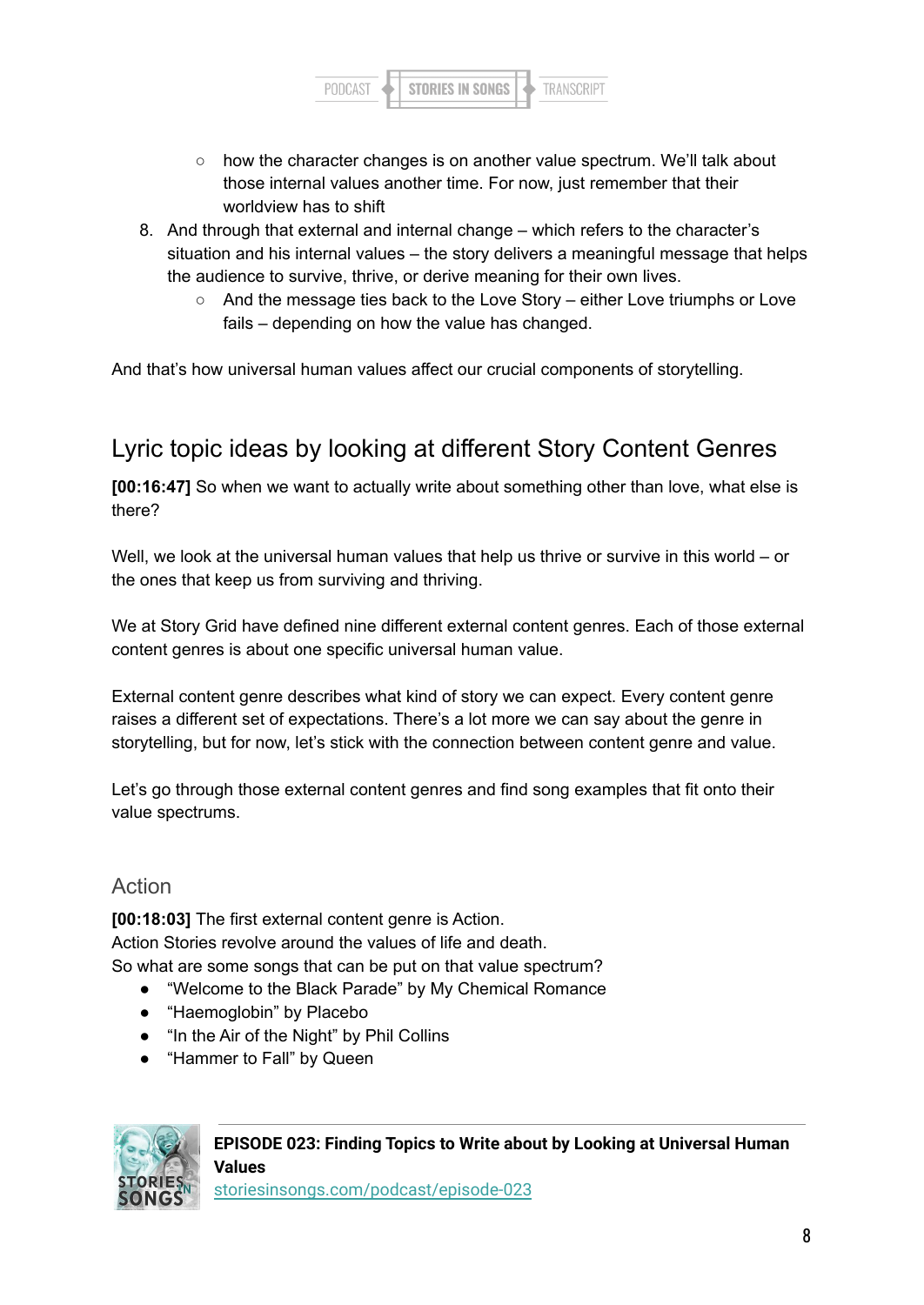

#### Crime

**[00:18:35]** Crime stories revolve around the values of justice and injustice. So what are some songs that can be put on that value spectrum?

- "Folsom Prison Blues" by Johnny Cash
- "Masters of War" by Bob Dylan
- "Annie Christian" by Prince
- "Killer's Eyes" by The Kinks
- "Send Me To The Electric Chair" by Bessie Smith

#### Horror

**[00:19:20]** Horror Stories also revolve around the values of life and death, but in those stories, the threat of literal damnation is what scares the hell out of those characters.

So what are some songs that can be put on that value spectrum?

- "He's Back (The Man Behind the Mask)" by Alice Cooper
- "Bark at the Moon" by Ozzy Osbourne
- "Thriller" by Michael Jackson
- "Pet Sematary" by The Ramones
- "Creature of the Wheel" by White Zombie

#### **War**

**[00:19:51]** War stories revolve around the values of honor and dishonor as well as justified war and unjustified war.

So what are some songs that can be put on that value spectrum?

- "Hero of War" by Rage Against which is a great song for studying storytelling in general
- "Bloody Sunday" by U2
- "Zombie" by The Cranberries
- "Paschendale" by Iron Maiden
- "Disposable Heroes" by Metallica

#### **Thriller**

**[00:20:24]** Thriller stories also revolve around the values of life and death. They are actually a combination of horror, crime, and action elements where the situation gets personal for the main character.



**EPISODE 023: Finding Topics to Write about by Looking at Universal Human Values**

[storiesinsongs.com/podcast/episode-023](https://storiesinsongs.com/podcast/episode-023/)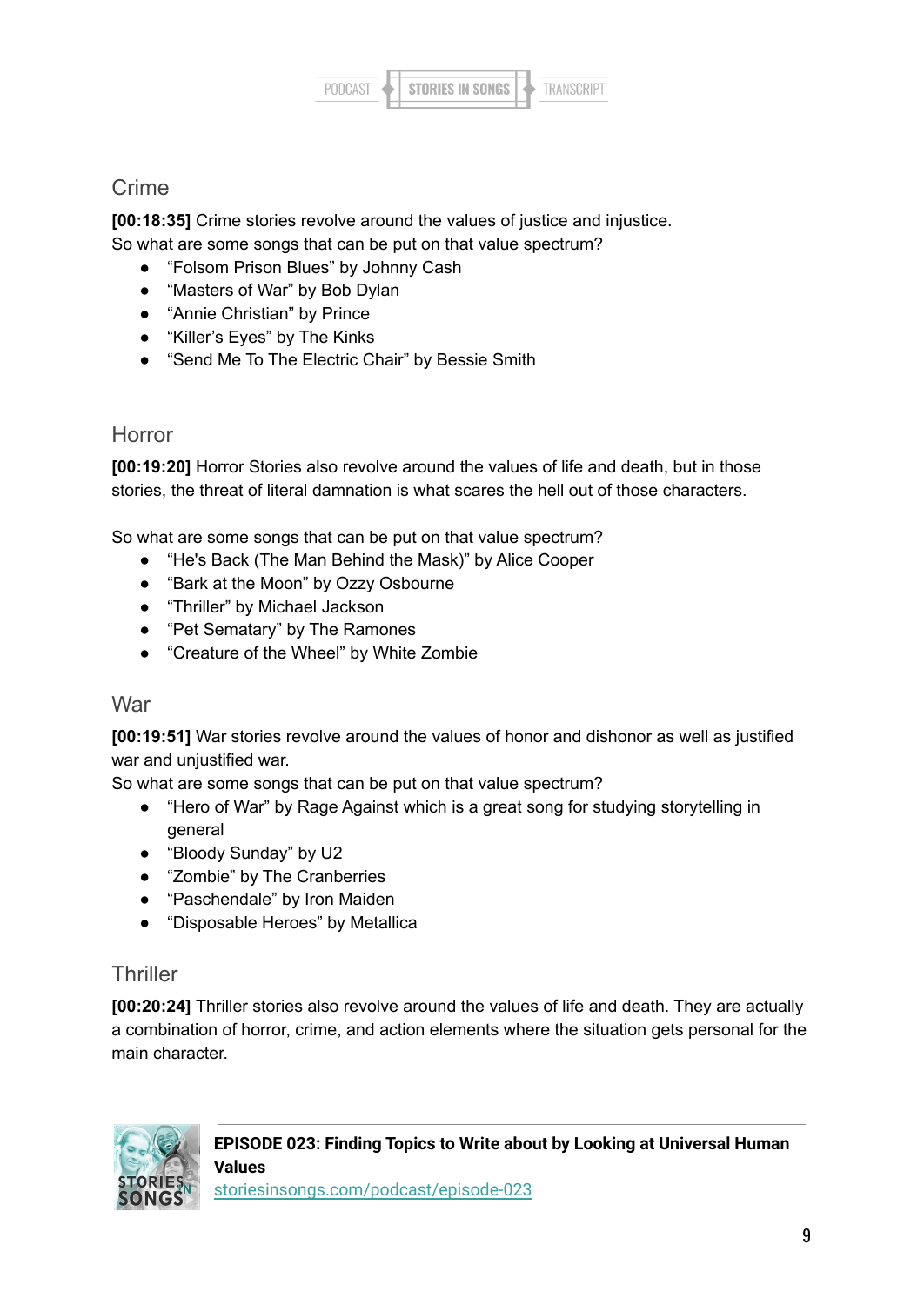

So what are some songs that can be put on that value spectrum?

- "Pulling Teeth" by Green Day it's like the song to Stephen King's Annie Wilkes from his novel "Misery."
- "Stan" by Eminem
- "Midnight Show" by The Killers
- "No Body, No Crime" by Taylor Swift

#### **Western**

**[00:20:57]**Western stories are about freedom and subjugation.

So what are some songs that can be put on that value spectrum?

- "Holiday" by Green Day
- "Bankrobber" by The Clash

#### **Society**

**[00:21:07]**Society Stories are about the universal human values of impotence and power.

So what are some songs that can be put on that value spectrum?

- "American Idiot" or "Minority" by Green Day Green Day, by the way, has many songs that fit on that value spectrum of impotence vs. power.
- "Slave to the Wage" or "Too Many Friends" by Placebo

#### Performance

**[00:21:30]**Performance stories are about shame and respect.

- "Eve of the Tiger" by Survivor
- "Lose Yourself" by Eminem
- "We are the Champions" by Queen
- "Flag" by Sunrise Avenue
- "Good Riddance" by Green Day